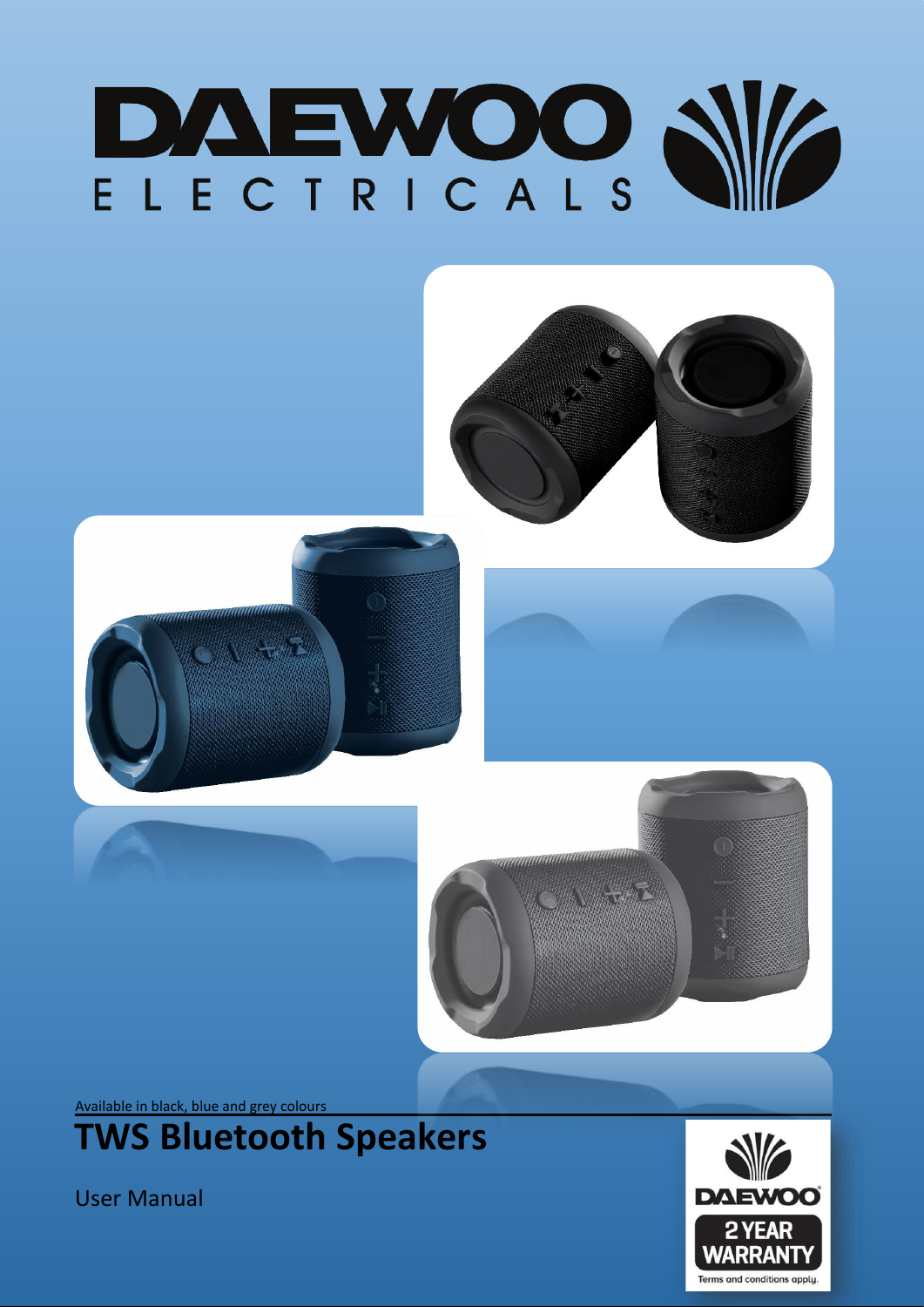

# **IMPORTANT SAFEGUARDS**

**When using electrical appliances, basic safety precautions should always be followed. These instructions should be saved for future reference:**

- Read and familiarise yourself with all operating instructions before using these Speakers.
- Before plugging your units into the mains, visually check that the unit is intact and has not suffered any transit damage.
- Check that the voltage indicated on the data plate corresponds with that of the local network before connecting the appliance to the mains power supply.
- Always use this appliance on a solid, level, non-flammable surface.
- Ensure that there is clearance of at least 100mm (4 Inches) minimum around the Speakers for sufficient ventilation.
- Ensure that the ventilation openings are not covered with items, such as newspapers, table-cloths, curtains, etc.
- No naked flame sources, such as lighted candles, should be placed on the Speakers.
- Do not position the Speakers close to sources of heat such as radiators, heaters, other electronic equipment, etc.
- The Speakers shall not be exposed to dripping or splashing and that no objects filled with liquids, such as vases, shall be placed on the apparatus.
- Do not immerse the Speakers in water or any other liquids.
- Do not leave the Speakers unattended during use.
- Do not leave the Speakers unattended whilst connected to a USB supply.
- Close supervision is required when using these Speakers near children.
- Never leave these Speakers within reach of children.
- This appliance can be used by children aged from 8 years and above and persons with reduced physical, sensory or mental capabilities or lack of experience and knowledge if they have been given supervision or instruction concerning use of the appliance in a safe way and understand the hazards involved. Children shall not play with the appliance. Cleaning and user maintenance shall not be made by children without supervision.
- Children of less than 3 years should be kept away unless continuously supervised.
- Do not use these Speakers outdoors.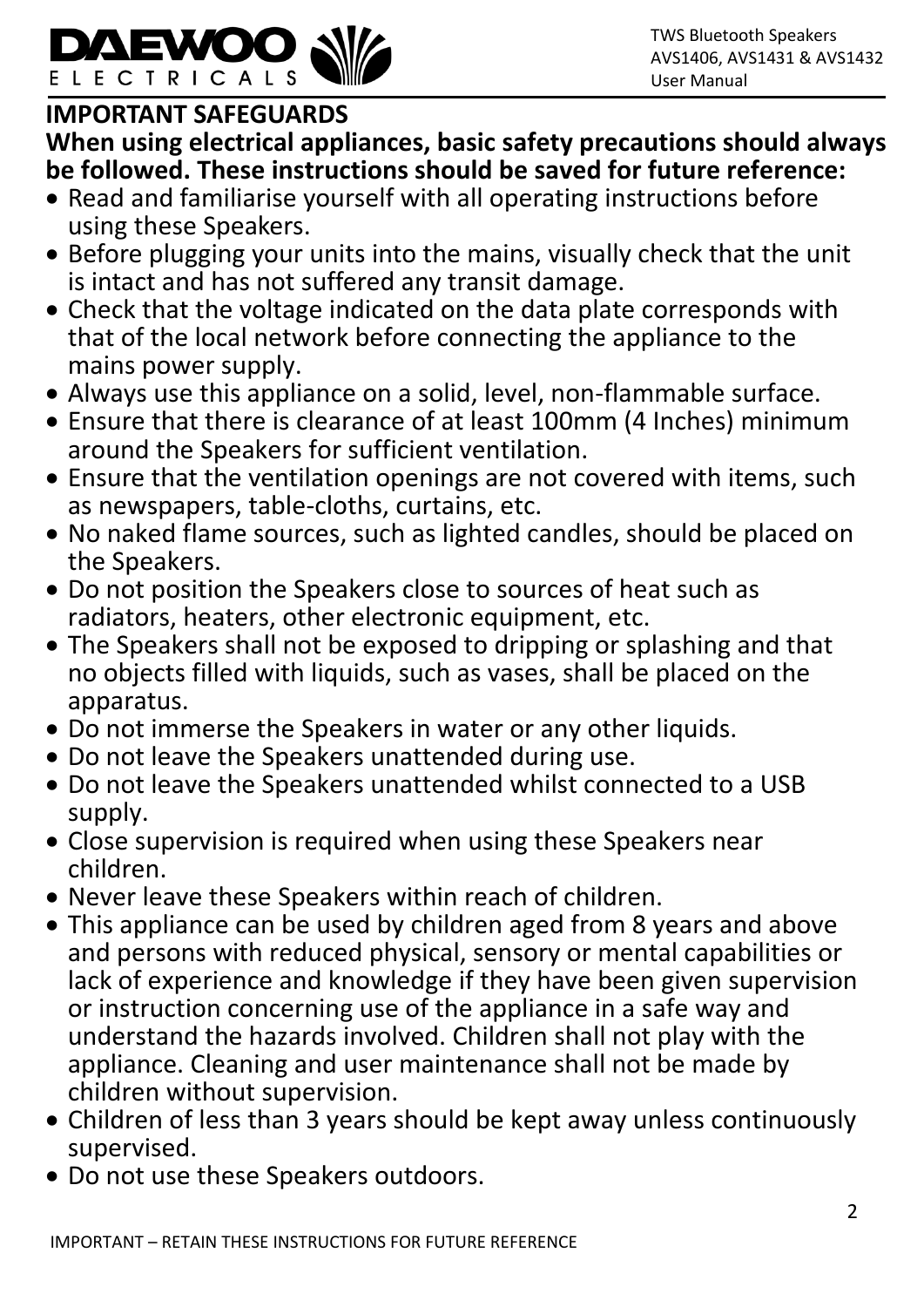

- It is imperative to unplug the power supply after the Speakers have been used, before they are cleaned and whilst being repaired.
- Repairs to electrical appliances should only be performed by qualified personnel. Improper repairs may place the user at serious risk.
- Do not operate these appliances after a malfunction or after being dropped or damaged in any way.
- Do not allow the USB cable to hang over sharp edges or come in contact with hot surfaces.
- Do not run the USB charging cable under carpets, rugs, etc.
- This product is intended for household use only and should not be used for industrial purposes.
- Do not use any accessories or attachments with this product other than those supplied or recommended by supplier.
- Do not use this product for anything other than its intended use.
- Do not push objects into any openings as damage to the product and/or electric shock may occur.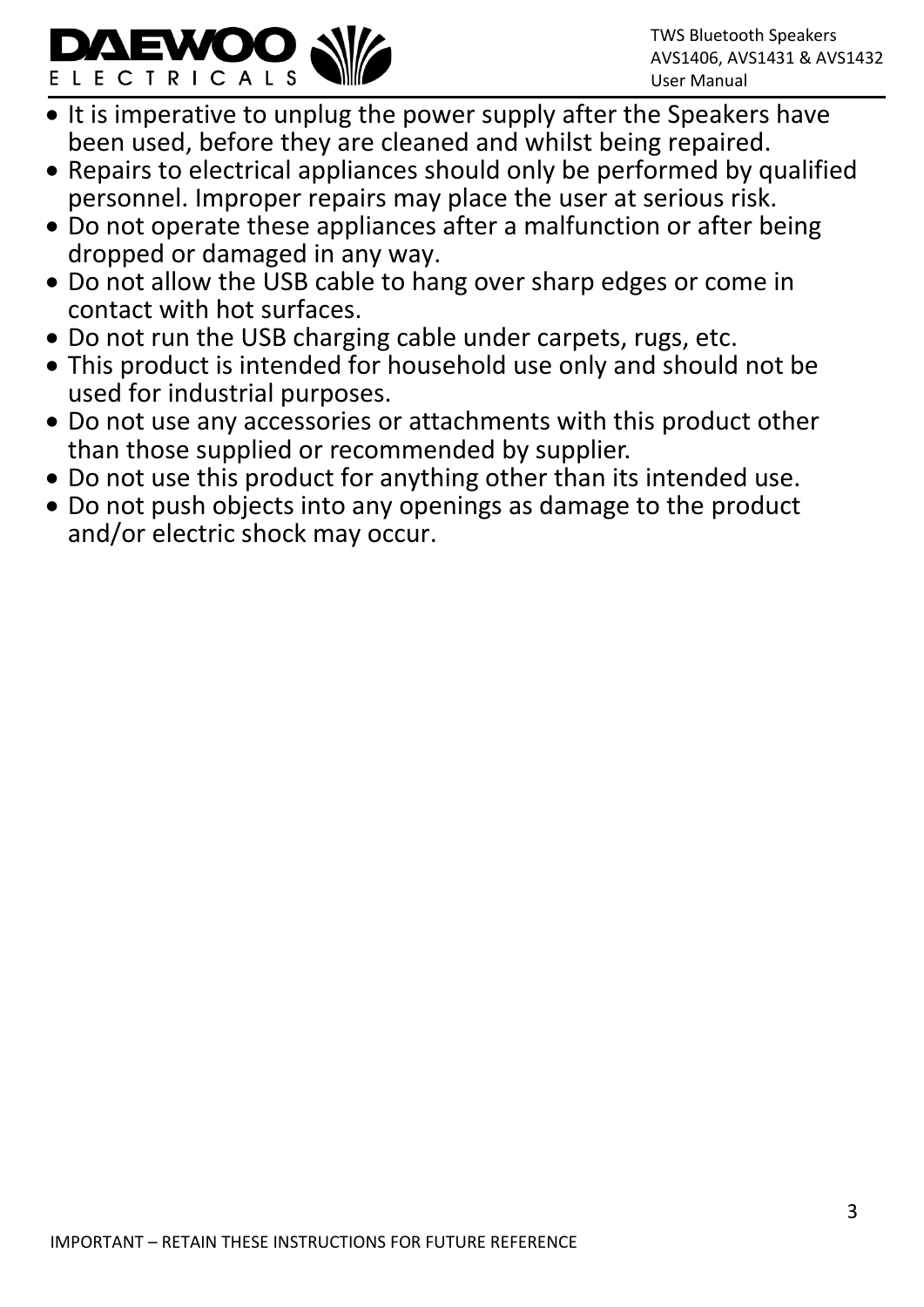# **Description of Parts – Front Panel Controls**

- 1.  $\mathbb D$  Press to power up, power off and Bluetooth pair the speakers.
- 2. ▬ Press to skip to the **previous** next track or press and hold to decrease the volume.
- 3. + Press to skip **forwards** to the next track or press and hold to increase the volume.
- 4.  $\blacktriangleright$  Press to Play/Pause/Phone the track you are playing.
- 5. LED Indicator.

ELECTRICALS



# **Description of Parts – Rear Panel**



# **Before the first time you use your TWS Speaker**

Please read these operating instructions thoroughly and keep them in a safe place for future reference.

Remove all packing materials and discard responsibly.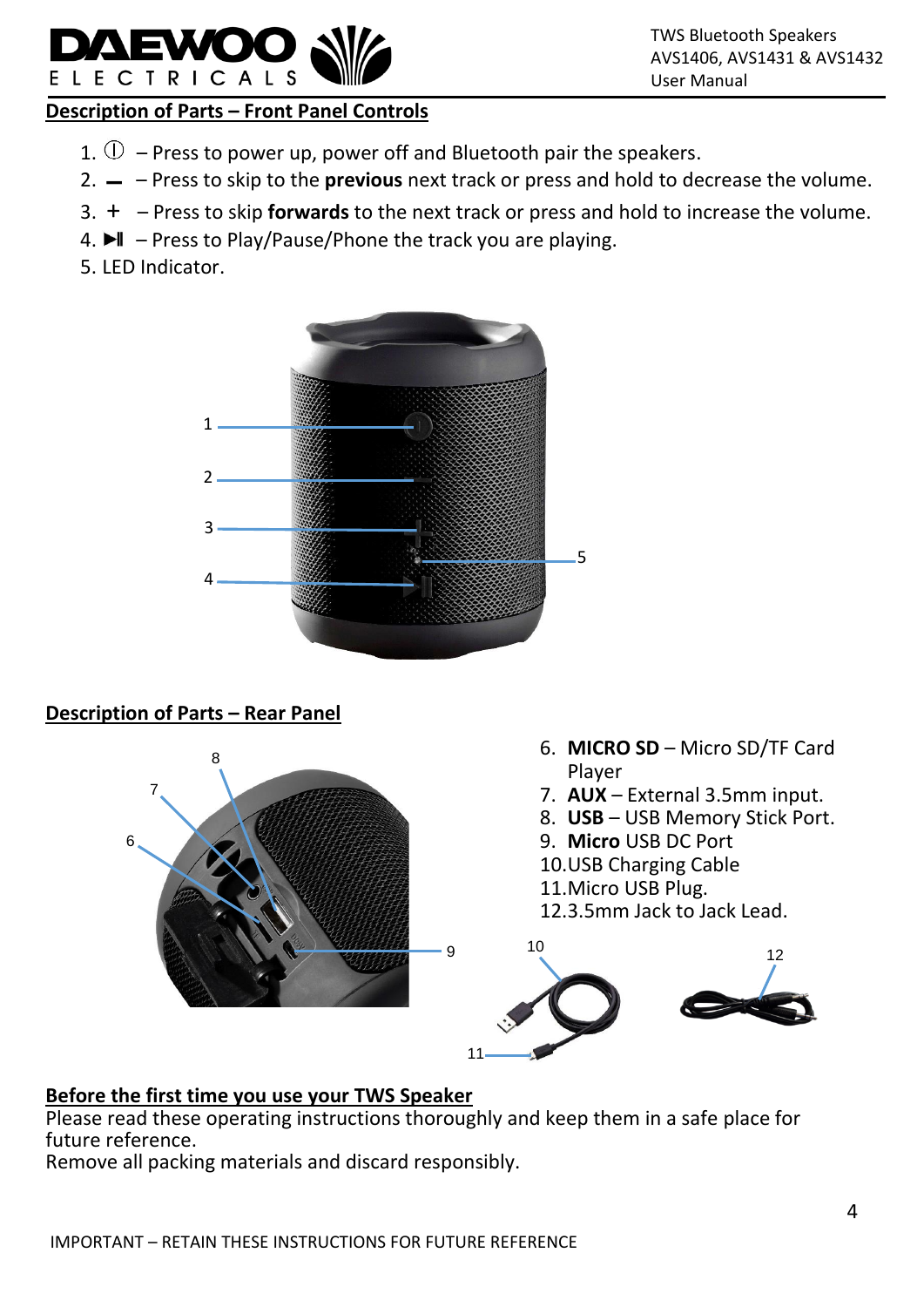

#### **Charging the internal Battery**

*Before use, please ensure that the internal rechargeable batteries are fully charged as follows*:

- 1. Insert the **Micro USB Plug** (11) of the **USB Charging Cable** (10) into the **Micro USB DC Port** (9) on rear panel of the Speaker to charge the internal battery.
- 2. Insert the large USB plug on the other end of the **USB Charging Cable** (10) into a suitable USB charger rated at 5 volts 1 amp minimum.
- 3. **The LED Indicator** (5) will light red to show the internal battery is charging. Once the battery is fully charged, the **LED Indicator** (5) will go out showing that the internal battery is fully charged and the **USB Charging Cable** (10) can be removed.

**NB** the Speaker can be used normally during charging.

# **Operating Instructions**

# Using the Bluetooth Mode

- 1. Press and hold the Power button  $(1)$  (i) on the front Panel for three seconds to power up the speaker.
- 2. The LED Indicator (5) will quickly flash blue.
- 3. Enable the Bluetooth mode on your Phone, Tablet or other Bluetooth compatible device and set it to search.
- 4. Select '**AVS1406**' from the search results found by your device which will now pair with the speaker. Once the device has paired with the speaker the LED Indicator (5) will light steady blue and the speaker will chime.
- 5. Enable the music player on your Phone, Tablet or other device you are using.
- 6. Press the **Play/Pause/Phone** button (4) I to start and stop (pause) the connected device playing.
- 7. Use the Skip Back (2) and Skip Forward + buttons (3) to change the track being played.
- 8. Press and hold the Skip Back  $-$  (2) and Skip Forward + buttons (3) to decrease and increase the volume level.
- 9. Alternatively use your devices controls in the usual manner.
- **NB** the **LED Indicator** (5) will flash slowly whist music is playing.

# Using the AUX/LINE Input

*The AUX/LINE Input allows a direct wired connection of an external audio device (such as a mobile phone, music player, etc.) via a 3.5mm jack socket input on the rear Panel.*

- 1. Press and hold the Power button (1)  $\circ$  on the front Panel for three seconds to power up the speaker.
- 2. Insert a **3.5mm jack to jack lead** (12) into the **AUX** socket (7) on the rear panel of the Speaker.
- 3. The speaker will automatically detect the lead and switch to AUX mode.
- 4. Insert the other end of the lead into the device you are playing from.
- 5. Press and hold the Skip Back (2) and Skip Forward + buttons (3) to decrease and increase the volume level.

# **Playing Music from a USB Memory Stick**

- 1. Press and hold the Power button  $\mathbb U$  (1) on the front Panel for three seconds to power up the speaker.
- 2. Insert a USB Memory Stick (pre-loaded with audio tracks Mp3, WAV, files etc.) into the **USB memory stick port** (8) on the rear panel. **NB** the USB port supports USB 2.0 and up to 32GB capacity max.
- 3. The tracks on the memory stick will begin to play automatically.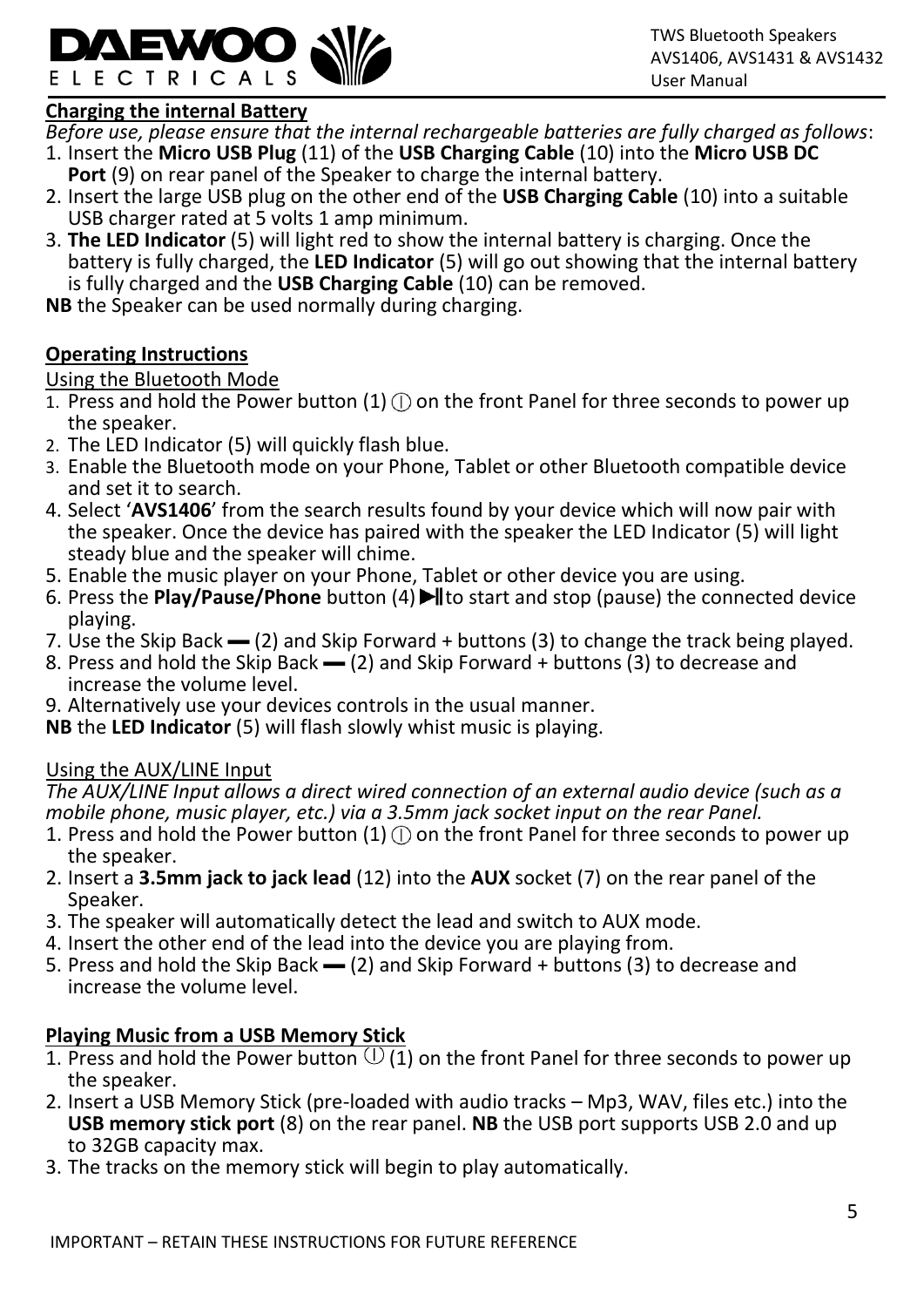

- 4. Press the **Play/Pause/Phone** button (4) I to start and stop (pause) the USB memory stick.
- 5. Use the Skip Back (2) and Skip Forward + buttons (3) to step through the tracks on the memory stick.
- 6. Press and hold the Skip Back  $-$  (2) and Skip Forward + buttons (3) to decrease and increase the volume level.

# **Playing Music from a Micro SD/TF Card**

- 1. Press and hold the Power button  $(1)$  (1) on the front Panel for three seconds to power up the speaker.
- 2. Insert a Micro SD or TF card (pre-loaded with audio tracks Mp3, WAV, files etc.) into the **MICRO SD/TF** Player (6) on the rear panel. **NB** the Micro SD/TF card player supports cards up to 32GB capacity max.
- 3. The tracks on the card will begin to play automatically.
- 4. Press the **Play/Pause/Phone** button I to start and stop (pause) the SD/TF card player.
- 5. Use the Skip Back (2) and Skip Forward + buttons (3) to step through the tracks on the memory card.
- 6. Press and hold the Skip Back ▬ (2) and Skip Forward + buttons (3) to decrease and increase the volume level.

# **Handling Telephone Calls**

# *Answering a Call*

- 1. A call coming in will mute (cut) the music you are listening to and the speaker will make a ringing sound.
- 2. Press the **Play/Pause/Phone** button (4) I to answer the call.
- 3. Press and hold down the Skip Forward + button (3) to increase the call volume level.\*
- 4. Press and hold down the Skip Back button (2) to decrease the call volume level.
- 5. Press the **Play/Pause/Phone** button (4) I again to end the call.
- 6. The callers voice will be heard through the speaker and your voice will be picked up by the built in Microphone.

# *Rejecting a Call*

- 1. A call coming in will mute (cut) the music you are listening to.
- 2. Press and hold the **Play/Pause/Phone** button (4) for two seconds to reject the call.

# *Redialling the Last Call Made*

- 1. Briefly press the **Play/Pause/Phone** button (4) twice to redial the last number you called.
- 2. Briefly press the **Play/Pause/Phone** button (4) once to end the call.

\*A beeping tone will be heard warning when the maximum volume setting has been reached.

# **TWS (True Wireless Stereo) mode**

*TWS mode enables two fabric speakers to be used together producing stereo sound whilst using them in Bluetooth mode, follow the below steps to pair the two speakers together using Bluetooth:*

1. Take both speakers and press and hold the Power buttons $\mathbb U$  (1) on both speakers for three seconds to power up the speakers.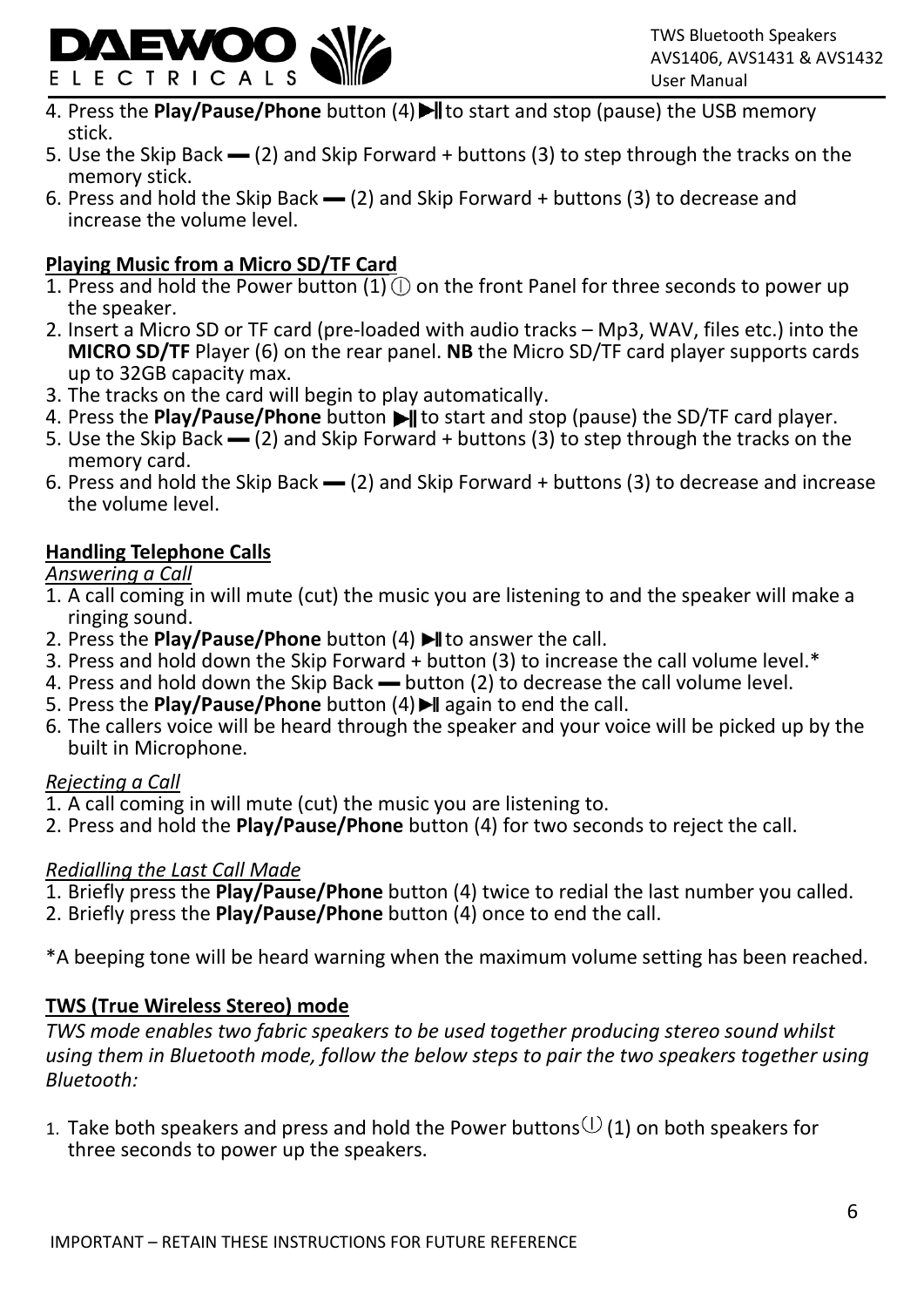

- 2. Press and hold the **Play/Pause/Phone** button (4) I on both speakers for three seconds and the two speakers will automatically pair together.
- 3. Connect to the speakers via Bluetooth as described in 'Using Bluetooth Mode' above.
- 4. Enable the music player on your Phone, Tablet or other device you are using.
- 5. Briefly press the **Play/Pause/Phone** button (4) I on either speaker to start and stop (pause) the connected device playing.
- 6. Use the Skip Back  $\rightarrow$  (2) and Skip Forward + buttons (3) on either speaker to change the track being played.
- 7. Press and hold the Skip Back (2) and Skip Forward + buttons (3) on either speaker to decrease and increase the volume level.
- 8. Alternatively use your devices controls in the usual manner.

**NB** True Wireless Stereo pairing is only available in Bluetooth mode.

#### **Care and Use of your Speakers**

- Always disconnect the Speakers from the USB charging supply before cleaning.
- Clean outside of the Speakers with a clean damp cloth. Never clean with harsh or abrasive cleaners.
- Do not submerge the Speakers in water or any other liquids.

#### **Technical Specification**

| Model Number                                                  | AVS1406, AVS1431 and AVS1432       |
|---------------------------------------------------------------|------------------------------------|
| Power Supply/Charger                                          | DC 5V @1A                          |
| Total audio output power                                      | 5W                                 |
| Speaker size and rating                                       | 52mm $4\Omega$ 5W                  |
| Audio Frequency Response                                      | $100Hz - 20KHz$                    |
| Aux input sensitivity                                         | 300mV                              |
| Unpacked Weight                                               | Approx. 320gs                      |
| Dimensions (Approx.)                                          | Approx. 88mm (dia.) x 107mm (h)    |
| Operation temperature                                         | $0^{\circ}$ C to + 40 $^{\circ}$ C |
| <b>Built in Battery type</b>                                  | Lithium Ion, 1200 mAh 3.7V         |
| <b>Bluetooth Frequency Range</b>                              | 2402 - 2480MHz                     |
| <b>Bluetooth Transmission power</b>                           | $\leq$ -3.325dBm                   |
| This product conforms to Radio Equipment Directive 2014/53/EU |                                    |



 Waste batteries should not be disposed of with household waste. Please recycle where facilities exist. Check with your Local Authority or retailer for recycling advice.